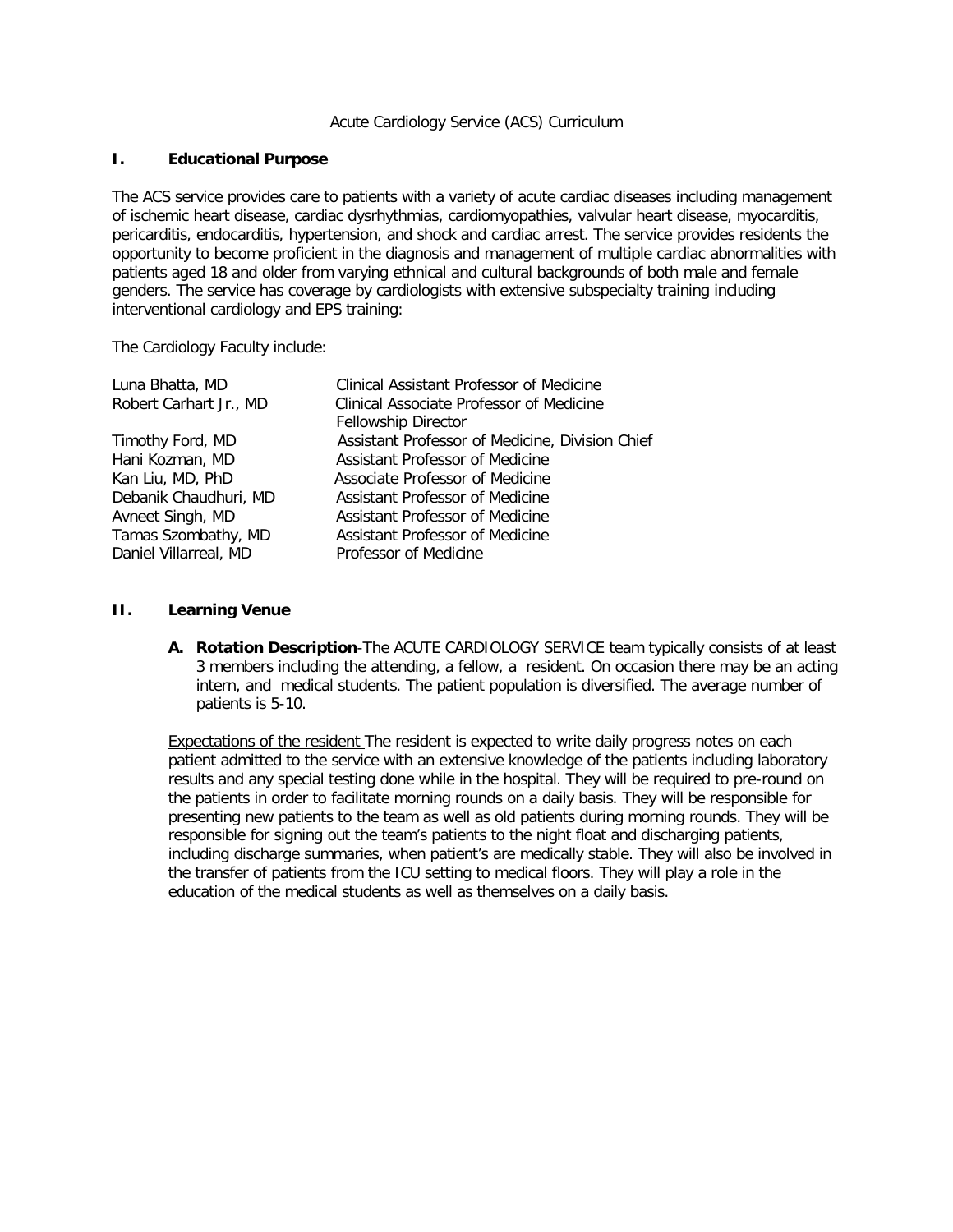#### **B. Teaching Methods**

1. Patient care and attending rounds - Work rounds will begin at approximately 0830 daily. The entire team, including the attending, will meet in the 8F (or other designated unit). Each patient will be examined and discussed at the bedside. Teaching will be done at all levels from the attending to the medical student during rounds with the attending playing a predominant role. Teaching will include proper interview techniques, physical exam skills, laboratory interpretation, note writing and didactic teaching. Formal teaching will be available in the form of lectures and conferences including: Invasive Cardiology Conference, Imaging Conference, Journal Club, an Echocardiography Conference, an EKG Conference, and a Cardiology Fellow's Conference. Additional teaching will come in the form of formal brief presentations by the attending, resident, intern and students to the team as a group throughout the week. The presentations will be based on clinical problems or general cardiology topics encountered while caring for specific patients.

#### 2. Recommended Reading

#### **CAD, MI, Unstable Angina and Chest Pain**

ACC/AHA Guidelines for the management of STEMI. JACC 2016, 67, 1235 and JACC 2013, 61, e78.

ACC/AHA Guidelines for the management of Non-STEMI. JACC 2016, 64, e139. JACC

Chronic stable angina. Abrams J. New England Journal of Medicine. 352(24):2524-33, 2005 Jun 16.

Application of Current Guidelines to the Management of Unstable Angina and Non-ST-Elevation Myocardial Infarction. Eugene Braunwald. Circulation. 2003;108

[Current Concepts: ST-Segment Elevation in Conditions Other Than Acute Myocardial Infarction](http://content.nejm.org/cgi/content/short/349/22/2128) Wang K., Asinger R. W., Marriott H. J.L. New England Journal of Medicine 2003; 349:2128-2135, Nov 27, 2003.

Inflammation, Atherosclerosis, and CAD. Hansson G. K. New England Journal of Medicine 2005; 352:1685-1695, Apr 21, 2005.

Use of the Electrocardiogram in Acute Myocardial Infarction. Zimetbaum P. The New England Journal Of Medicine,348(10):933-940.2003 March 6

Cardiovascular Complications of Cocaine Use - Lange R. A., Hillis L. D. New England Journal of Medicine 2001; 345:351-358, Aug 2, 2001.

#### **Infective endocarditis**

Infective endocarditis. Moreillon, Y. Que The Lancet, Volume 363, Issue 9403, Pages 139-149 P.

#### **Pericarditis**

Acute Pericarditis Lange R. A., Hillis L. D. New England Journal of Medicine 2004; 351:2195-2202, Nov 18, 2004.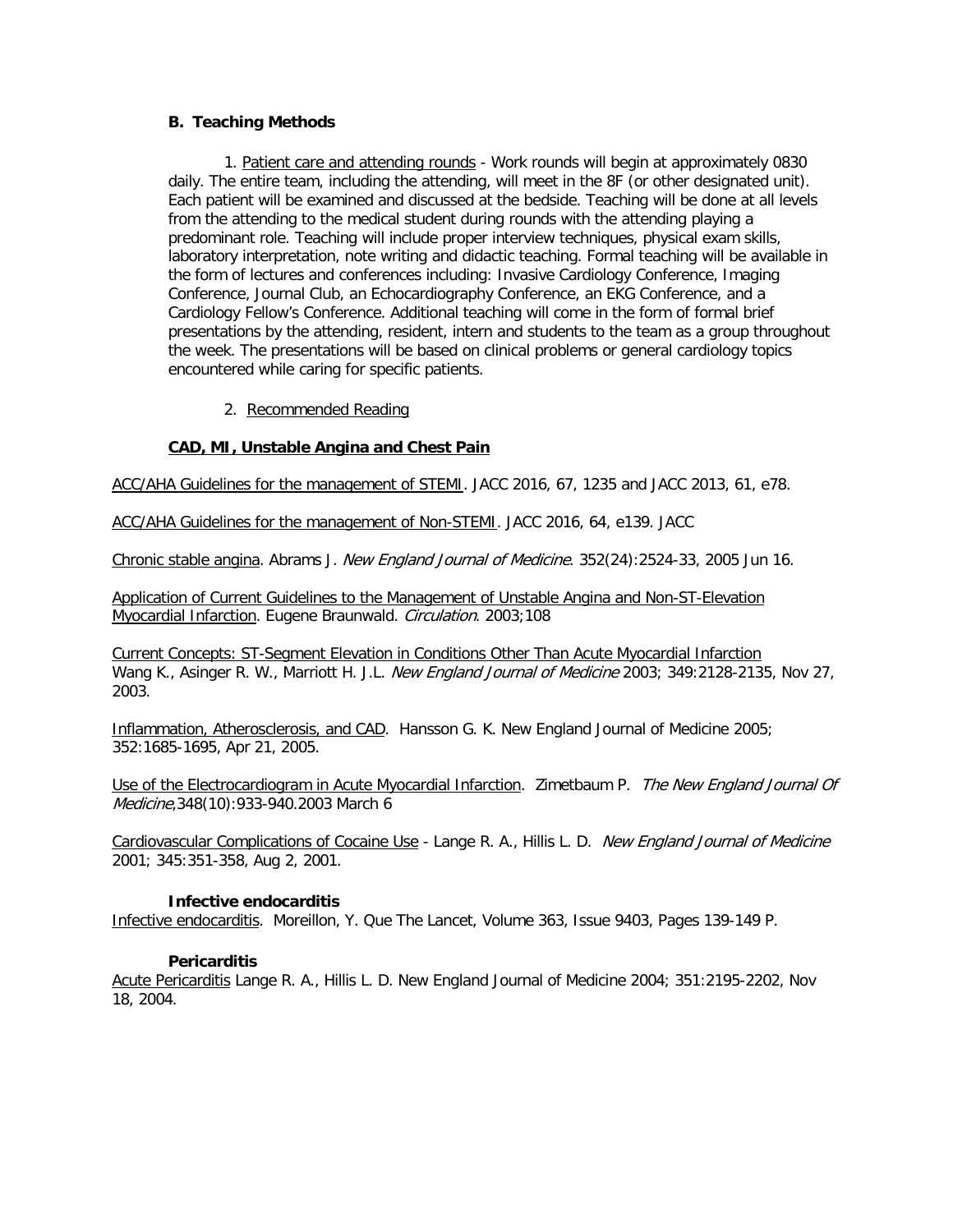#### **Myocarditis**

*Myocarditis Feldman A. M., McNamara D. New England Journal of Medicine 2000; 343:1388-1398, Nov 9, 2000.* 

# Cardiomyopathies

Reference- Harrison's Textbook of Internal Medicine

#### **Restrictive Cardiomyopathy**

Restrictive Cardiomyopathy Kushwaha S. S., Fallon J. T., Fuster V. New England Journal of Medicine 1997; 336:267-276, Jan 23, 1997.

#### **Hypertrophic Obstructive Cardiomyopathy**

Hypertrophic Obstructive Cardiomyopathy Nishimura R. A., Holmes D. R. Jr. New England Journal of Medicine 2004; 350:1320-1327, Mar 25, 2004.

# **Valvular Disorders**

ACC/AHA Guidelines for the management of valvular heart disease . JACC 2014, 63, e57.

Aortic Stenosis Carabello B. A. New England Journal of Medicine 2002; 346:677-682, Feb 28, 2002.

Valvular Heart Disease Carabello B. A., Crawford F. A. New England Journal Medicine 1997; 337:32-41, Jul 3, 1997.

Novel approaches to cardiac valve repair: from structure to function: Part I. Circulation. 109(8):942-50, 2004 Mar 2. Yacoub MH. Cohn LH.

Novel approaches to cardiac valve repair: from structure to function: Part II. Circulation. 109(9):1064-72, 2004 Mar 9 Yacoub MH. Cohn LH.

#### **Hypertension**

Harrison's Textbook of Internal Medicine

Hypertensive emergencies: diagnosis and management. Phillips RA. Greenblatt J. Krakoff LR. Progress in Cardiovascular Diseases. 45(1):33-48, 2002 Jul-Aug.

#### **Endothelial Dysfunction:**

Role of endothelial dysfunction in atherosclerosis. Davignon J; Ganz P. Circulation 2004 Jun 15;109(23 Suppl 1):III27-32.

#### **Arrhythmias - Ventricular Tachycardias**

Wide QRS complex tachycardias. Gupta, AK, Thakur, RK. Med Clin North Am 2001; 85:245

Ventricular tachycardia versus supraventricular tachycardia with aberration: electrocardiographic distinctions. In: Cardiac Electrophysiology From Cell to Bedside. Miller, JM, Hsia, HH, Rothman, SA, et al. Zipes, DP, Jalife, Jose (Eds), W.B. Saunders, Philadelphia 2000. p.696

A new approach to the differential diagnosis of a regular tachycardia with a wide QRS complex. Brugada, P, Brugada, J, Mont, L, et al. Circulation 1991; 83:1649.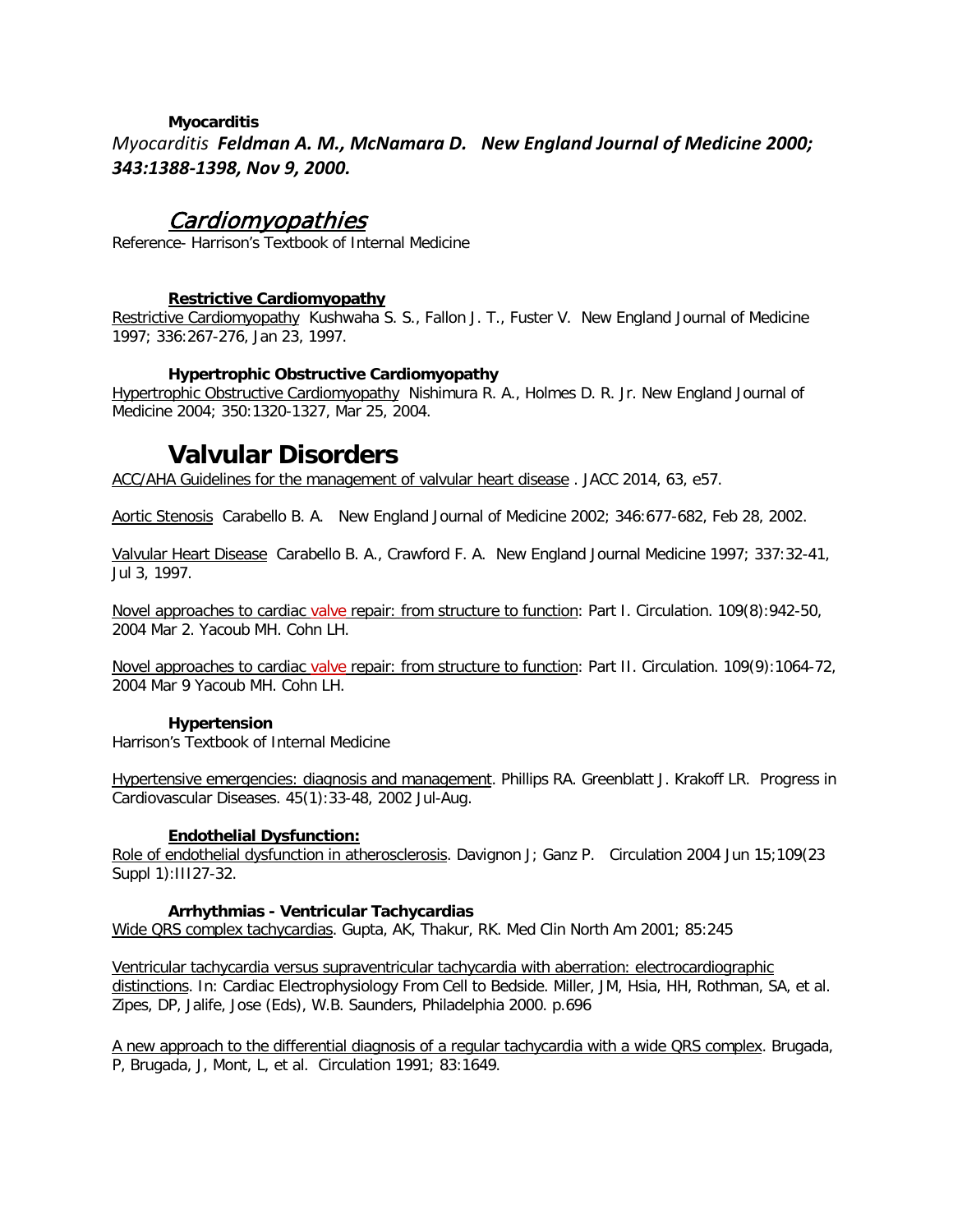#### **Supraventricular Tachycardias**

Supraventricular tachycardia. Ganz, LI, Friedman, PL. New England Journal of Medicine 1995; 332:162.

# **Atrial Fibrillation**:

ACC/AHA Guidelines for the management of atrial fibrillation . JACC 2014, 64, e1.

Atrial Fibrillation. Falk R. H. New England Journal of Medicine 2001; 344:1067-1078, Apr 5, 2001.

A Comparison of Rate Control and Rhythm Control in Patients with Atrial Fibrillation. The Atrial Fibrillation Follow-up Investigation of Rhythm Management (AFFIRM) Investigators. New England Journal of Medicine 2002; 347:1825-1833, Dec 5, 2002.

#### **Implantable Cardioverter-Defibrillator**

Implantable Cardioverter–Defibrillators. DiMarco J.N Engl J Med 2002; 347:1825-1833, Dec 5, 2002.

## Syncope

Neurocardiogenic Syncope. Grubb B. P. New England Journal of Medicine 2005; 352:1004-1010, Mar 10, 2005.

[Syncope.](http://content.nejm.org/cgi/content/short/343/25/1856) Kapoor W. N. New England Journal of Medicine 2000; 343:1856-1862, Dec 21, 2000

#### **Heart Failure**

ACC/AHA Guidelines for the management of CHF . JACC 2013, 62, e147.

Heart Failure. Jessup M., Brozena S. New England Journal of Medicine 2003; 348:2007-2018,

Aldosterone in Congestive Heart Failure. New England Journal of Medicine 2001; 345:1689-1697, Dec 6, 2001

Hormones and Hemodynamics in Heart Failure. Schrier R. W., Abraham W. T. New England Journal of Medicine 1999; 341:577-585, Aug 19, 1999.

Use of plasma brain natriuretic peptide concentration to aid in the diagnosis of heart failure. Shapiro BP. Chen HH. Burnett JC Jr. Redfield MM. Mayo Clinic Proceedings. 78(4):481-6, 2003 Apr.

Diastolic Heart Failure Aurigemma G. P., Gaasch W. H. New England Journal of Medicine 2004; 351:1097-1105, Sep 9, 2004.

#### **Electrocardiography**

Marriot's Textbook of Practical Electrocardiography. Latest Addition

3. Unique Learning Opportunities - In addition to the conferences listed above, the inpatient cardiology service provides several unique opportunities. Team members have access to all cardiac catheterizations including angioplasties and stenting as well as EP studies. They also take care of patients in an ICU setting including patients on ventilators and IABPs. Throughout most of the year there is a pharmD graduate and/or student present during rounds to provide detailed pharmacological information.

**III. Mix of Diseases**-The following list includes most of the diseases encountered while on the inpatient cardiology service.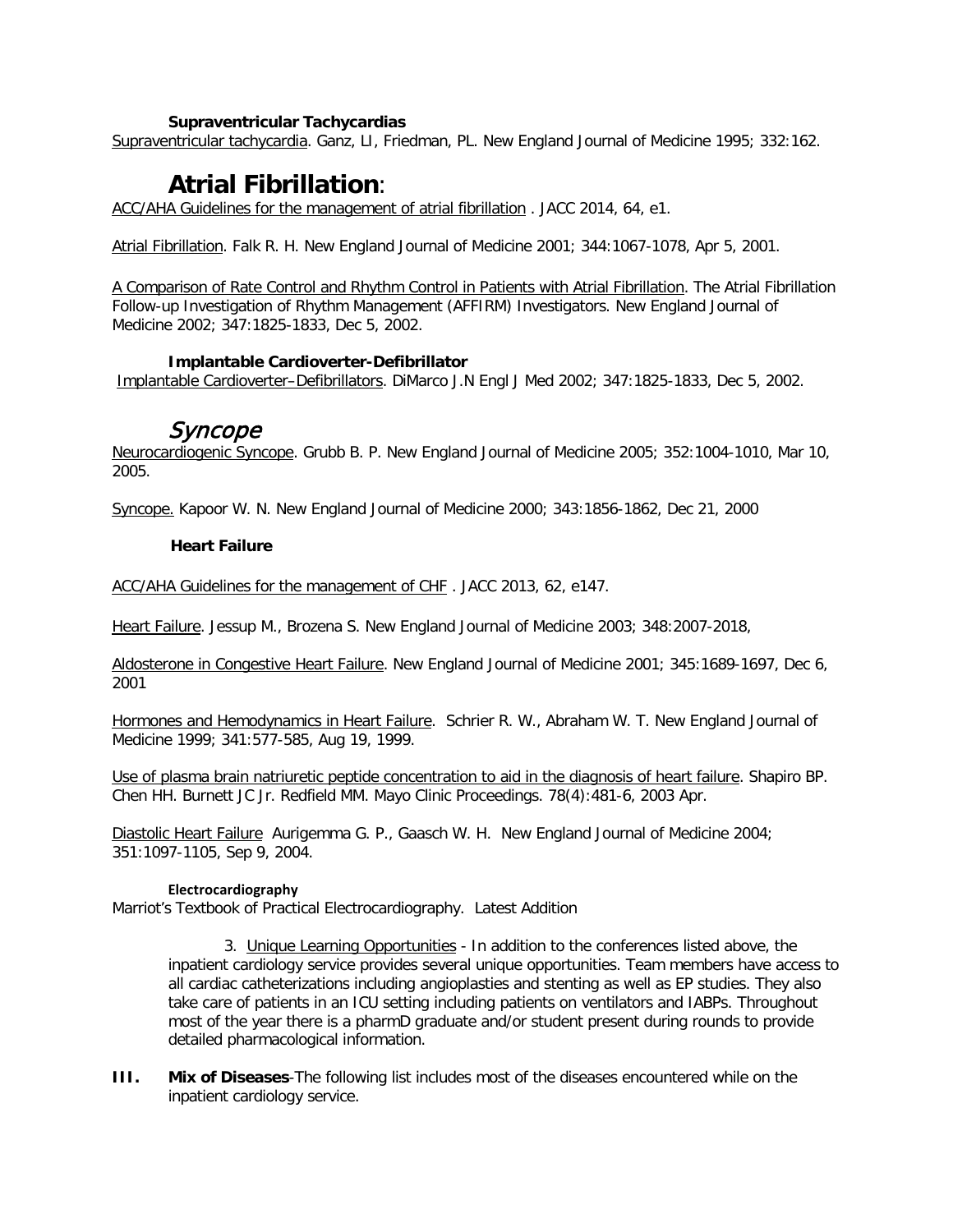A. Common Clinical Presentations Abnormal heart sounds or murmurs Chest pain Dyspnea Effort intolerance, fatigue Hypertension Intermittent claudication Leg swelling Palpitations Peripheral vascular disease Risk factor modification Shock, cardiovascular collapse Syncope, lightheadedness

B. Procedures Advanced cardiac life support Insertion of balloon-tipped pulmonary artery catheter (optional) Insertion of temporary pacemaker (optional) Stress electrocardiography (optional) Echocardiography Electrophysiology testing Left ventricular catheterization and coronary angiography Nuclear scan wall motion study Right ventricular catheterization (including flotation catheter) Stress electrocardiography and thallium myocardial perfusion scan Tilt-table physiology study External Pacing

### **IV. Educational Content**

Arrhythmias Atrial (flutter, fibrillation, etc) Conduction abnormalities Pacemaker management Ventricular Congenital Heart Disease Congestive Heart Failure Acute pulmonary edema Chronic congestive heart failure Diastolic Systolic Coronary Artery Disease Angina pectoris, chronic stable Angina Pectoris, unstable Myocardial infarction, complicated Myocardial infarction, uncomplicated Myocardial infarction follow up Postoperative care (CABG, PTCA) Endocarditis Hypertension Chronic stable hypertension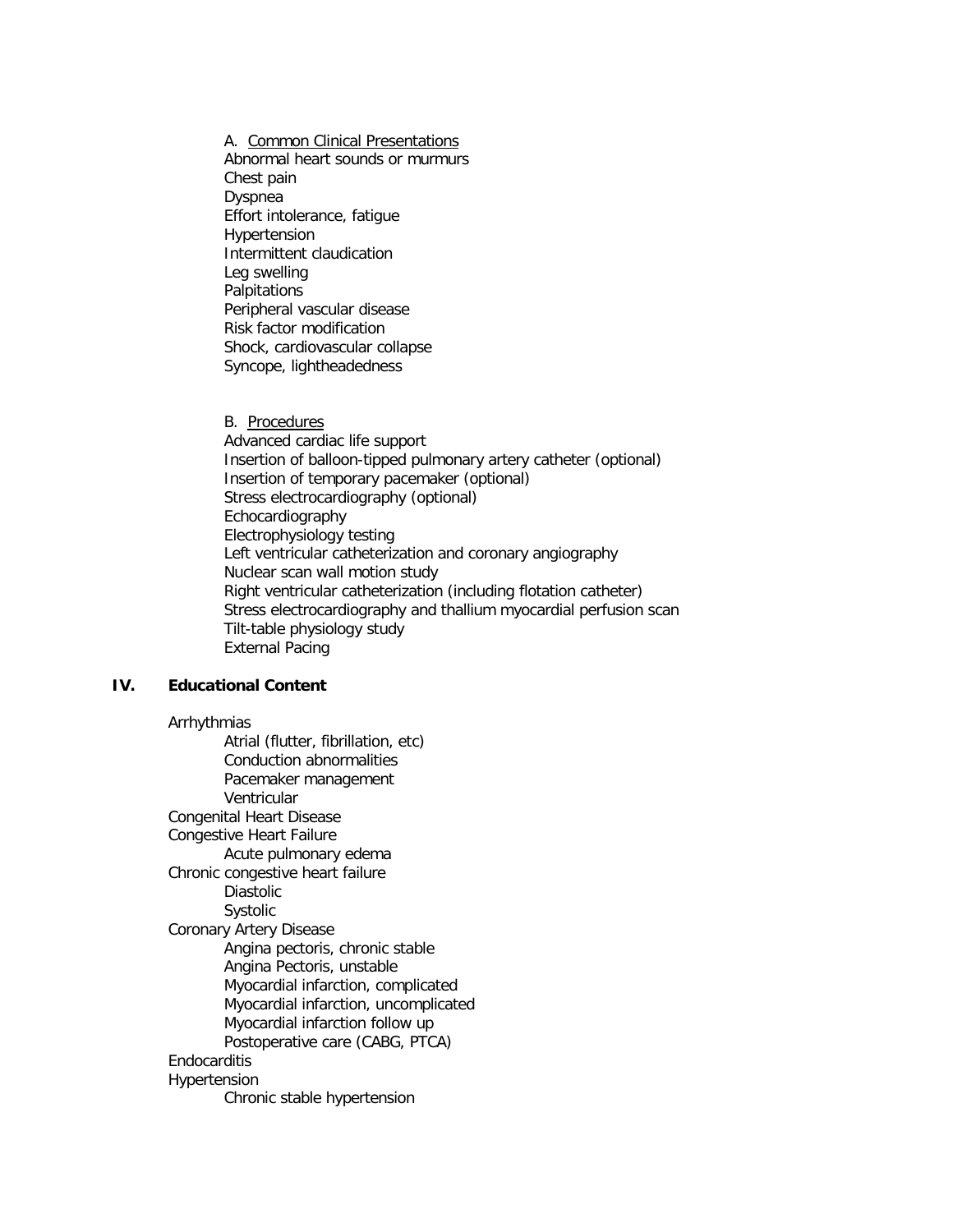Hypertensive crisis Secondary Hypertension Myocardial disease Cardiomyopathy Myocarditis Pericardial Disease Acute pericarditis Pericardial Tamponade Preoperative evaluation of the cardiac patient Vascular Disease Aneurysm (atherosclerotic, mycotic) Aortic Disease Arterial insufficiency Chronic venous stasis Deep Venous Thrombosis Dissecting Aneurysm Valvular heart disease Patients with chest pain of unknown etiology Pulmonary hypertension **Skills** Diagnosis and management of angina, unstable angina and acute MI (Acute Coronary Syndromes) Diagnosis and management of acute and chronic CHF Diagnosis and management of acute and chronic atrial fibrillation/flutter Diagnosis and management of life threatening ventricular and atrial arrhythmias as outlined in the ACLS protocol Diagnosis and management of patients with chest pain of unknown etiology Evaluation of markers of myocardial injury Indications for angioplasty, CABG and medical therapy in patients with CAD Recognition of infarct patterns on a surface 12 lead EKG Interpretation of PA catheter waveforms Post-MI evaluation, risk stratification and management Indications for noninvasive and invasive cardiac evaluation Complications of cardiac catheterization and PTCA

## **IV. Method of Evaluation**

Six core competencies are used for evaluation of team members. Interim evaluations are done throughout the rotation for praise of outstanding work and correction of substandard performance. At the end of each rotation all team members complete formal evaluations of each team member using the web-based E-value evaluation software.

## **V. Rotation Specific Competencies**

Patient Care-Members of the ACS service must learn to treat some of the most complex medicine patients. Many of the patients found on the service have multiple diseases linked with or caused by their concomitant heart disease. This requires team members to have an integral understanding of the patient's entire physical well being rather than simply one perspective.

Medical Knowledge-Additional medical knowledge required to master while on the inpatient cardiology service includes understanding IABP, pacemakers, EPS, and cardiac catheterization.